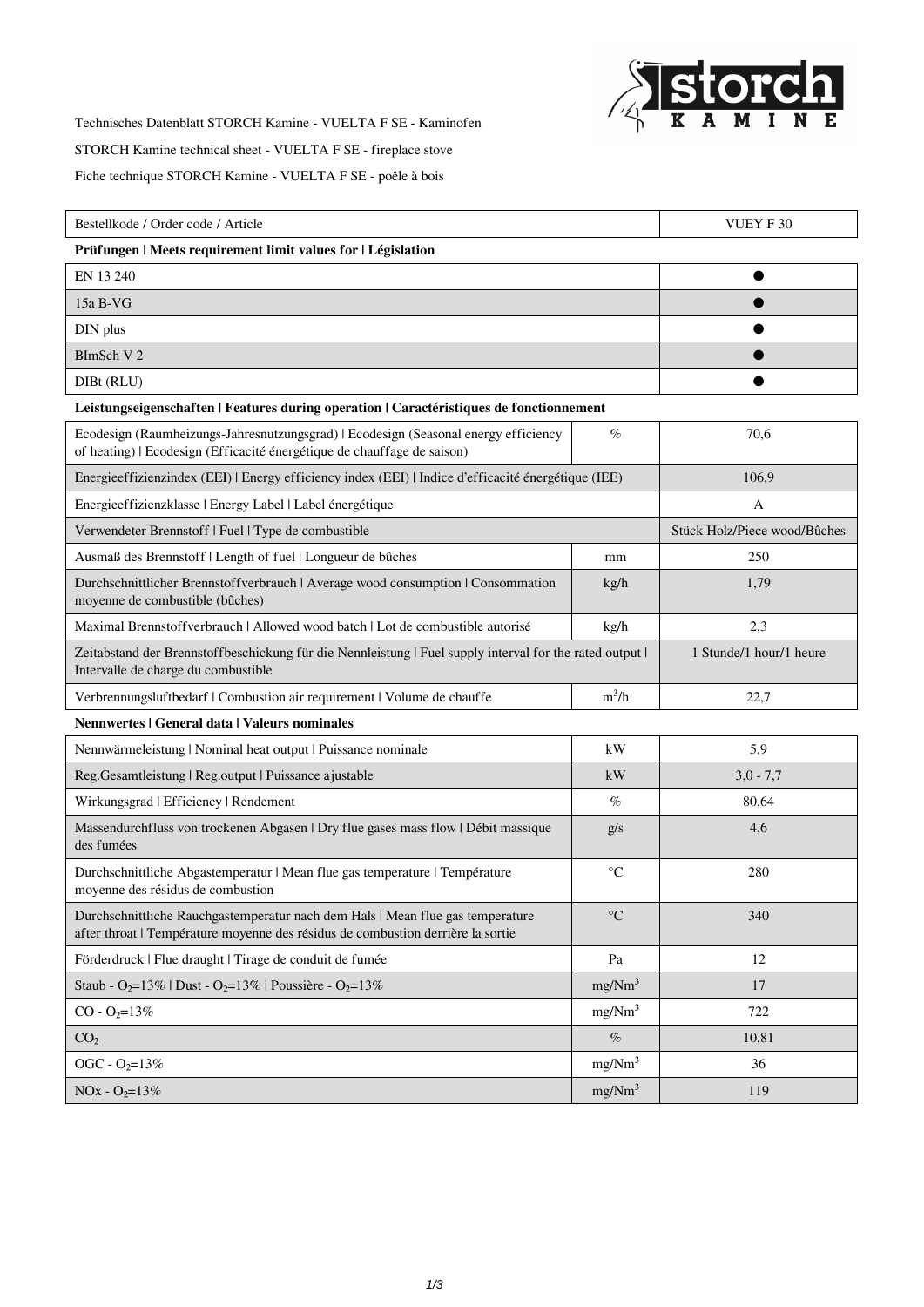## **Maße & Gewicht | Dimensions and weights | Dimensions et poids**

| Maße (Höhe x Breite x Tiefe)   Dimensions (Height x Width x Depth)   Dimensions<br>(hauteur x largeur x profondeur)                                                                                                                                                                                                                                          | mm | $1202 \times 612 \times 406$ |  |
|--------------------------------------------------------------------------------------------------------------------------------------------------------------------------------------------------------------------------------------------------------------------------------------------------------------------------------------------------------------|----|------------------------------|--|
| Anschlusshöhe (seitlichen) hinten   Connection height for rear (side) installation  <br>Hauteur de l'axe de la sortie arrière (latéral)                                                                                                                                                                                                                      | mm | 1077                         |  |
| Rauchrohrdurchmesser   Flue gas connector diameter   Diamètre du conduit de fumée                                                                                                                                                                                                                                                                            | mm | 150                          |  |
| Zentralluftzufuhr (ZLZ) External air intake (EAI) Diamètre de l'arrivée d'air central<br>(AAC)                                                                                                                                                                                                                                                               | mm | 125                          |  |
| Gewicht   Weight   Poids                                                                                                                                                                                                                                                                                                                                     | kg | 146                          |  |
| Maße Feuerraum (Höhe x Breite x Tiefe) Dimensions of the combustion chamber<br>(Height x Width x Depth) Dimensions de la chambre de combustion (hauteur x largeur)<br>x profondeur)                                                                                                                                                                          | mm | $435 \times 420 \times 300$  |  |
| Sicherheitsabstand von brennbaren Werkstoffen (Hinterwand x Frontwand x<br>Seitenwände x Seite mit Glas x Von der Decke) Safe distance from flammable<br>materials (Back x Front x Side x Side with glass x From the ceiling) Distance de<br>sécurité par rapport aux matériaux combustibles (arrière x frontal x latéral x latéral avec<br>vitre x plafond) | mm | 200/800/200/---/800          |  |
| Mitgeliefertes Zubehör   Supplied accessories   Accessoires fournis avec le produit                                                                                                                                                                                                                                                                          |    |                              |  |
| Schutzhandschuh   Protective glove   Gant de protection                                                                                                                                                                                                                                                                                                      |    |                              |  |

Aschenbecher | Ashtray | Cendrier ●